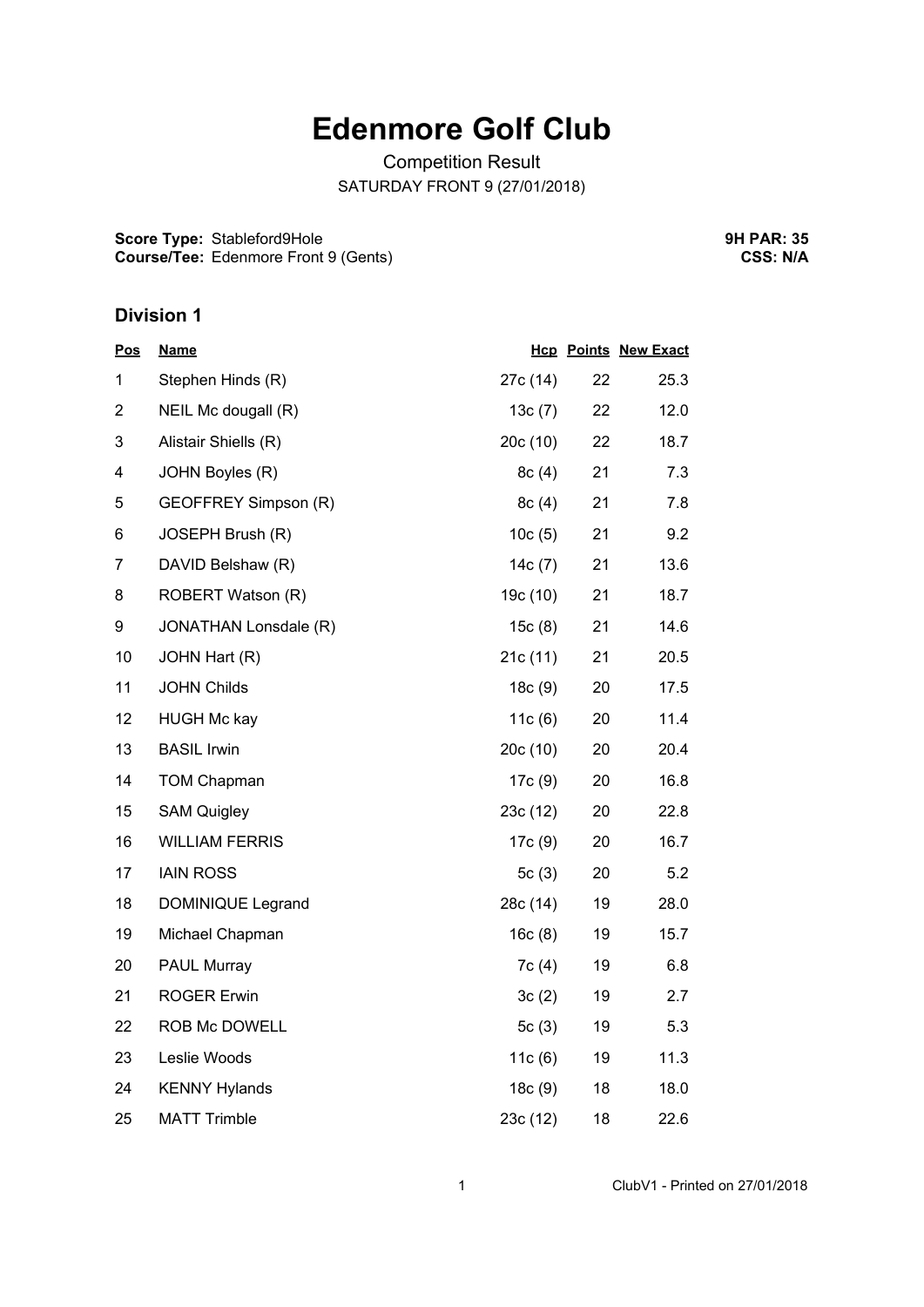## **Division 1**

| <b>Pos</b> | <b>Name</b>              |           |    | <b>Hcp Points New Exact</b> |
|------------|--------------------------|-----------|----|-----------------------------|
| 26         | <b>JIM Uprichard</b>     | 7c(4)     | 18 | 6.9                         |
| 27         | <b>DOMINIC Downey</b>    | 16c(8)    | 18 | 15.7                        |
| 28         | Andrew Jordan            | 24c (12)  | 18 | 24.0                        |
| 29         | <b>BILL Wilkinson</b>    | 17c (9)   | 18 | 16.9                        |
| 30         | <b>MARTIN Brunty</b>     | 11c(6)    | 18 | 11.3                        |
| 31         | <b>ALAN Patterson</b>    | 13c(7)    | 17 | 12.6                        |
| 32         | <b>COLIN Whan</b>        | 5c(3)     | 17 | 4.7                         |
| 33         | <b>CATHAL Austin</b>     | 18c(9)    | 17 | 17.6                        |
| 34         | <b>BILL Henderson</b>    | 9c(5)     | 16 | 8.9                         |
| 35         | <b>ALAN Irwin</b>        | 24c (12)  | 16 | 24.3                        |
| 36         | <b>Robert Montgomery</b> | 17c (9)   | 16 | 17.4                        |
| 37         | <b>WILL Bryans</b>       | 15c(8)    | 16 | 15.4                        |
| 38         | James Allen              | 23c(12)   | 16 | 23.3                        |
| 39         | <b>SIMON George</b>      | 12c(6)    | 16 | 12.3                        |
| 40         | <b>PHILLIP Steele</b>    | 20c(10)   | 16 | 19.8                        |
| 41         | <b>Steven Eyres</b>      | 2c(1)     | 16 | 2.2                         |
| 42         | Paul Adamson             | 16c(8)    | 16 | 16.0                        |
| 43         | <b>KEN Todd</b>          | 19c (10)  | 16 | 18.6                        |
| 44         | <b>JAMES Henning</b>     | 23c(12)   | 16 | 22.9                        |
| 45         | <b>WILLIAM Cosgrove</b>  | 27c (14)  | 16 | 26.9                        |
| 46         | <b>JOHN Halliday</b>     | 17c (9)   | 16 | 17.2                        |
| 47         | <b>NATHAN Lamont</b>     | 7c(4)     | 16 | 7.0                         |
| 48         | Louis Eyres              | 11 $c(6)$ | 16 | 10.8                        |
| 49         | Jonathan Whiteside       | 6c(3)     | 16 | 6.0                         |
| 50         | <b>JAMES Scott</b>       | 7c(4)     | 16 | 7.3                         |
| 51         | <b>ROGER Wilkinson</b>   | 15c(8)    | 15 | 14.6                        |
| 52         | <b>CRAIG Mc Veigh</b>    | 18c(9)    | 15 | 17.6                        |
| 53         | <b>DEREK Mc kinley</b>   | 21c (11)  | 15 | 21.1                        |
| 54         | Herbie Goode             | 23c (12)  | 15 | 22.9                        |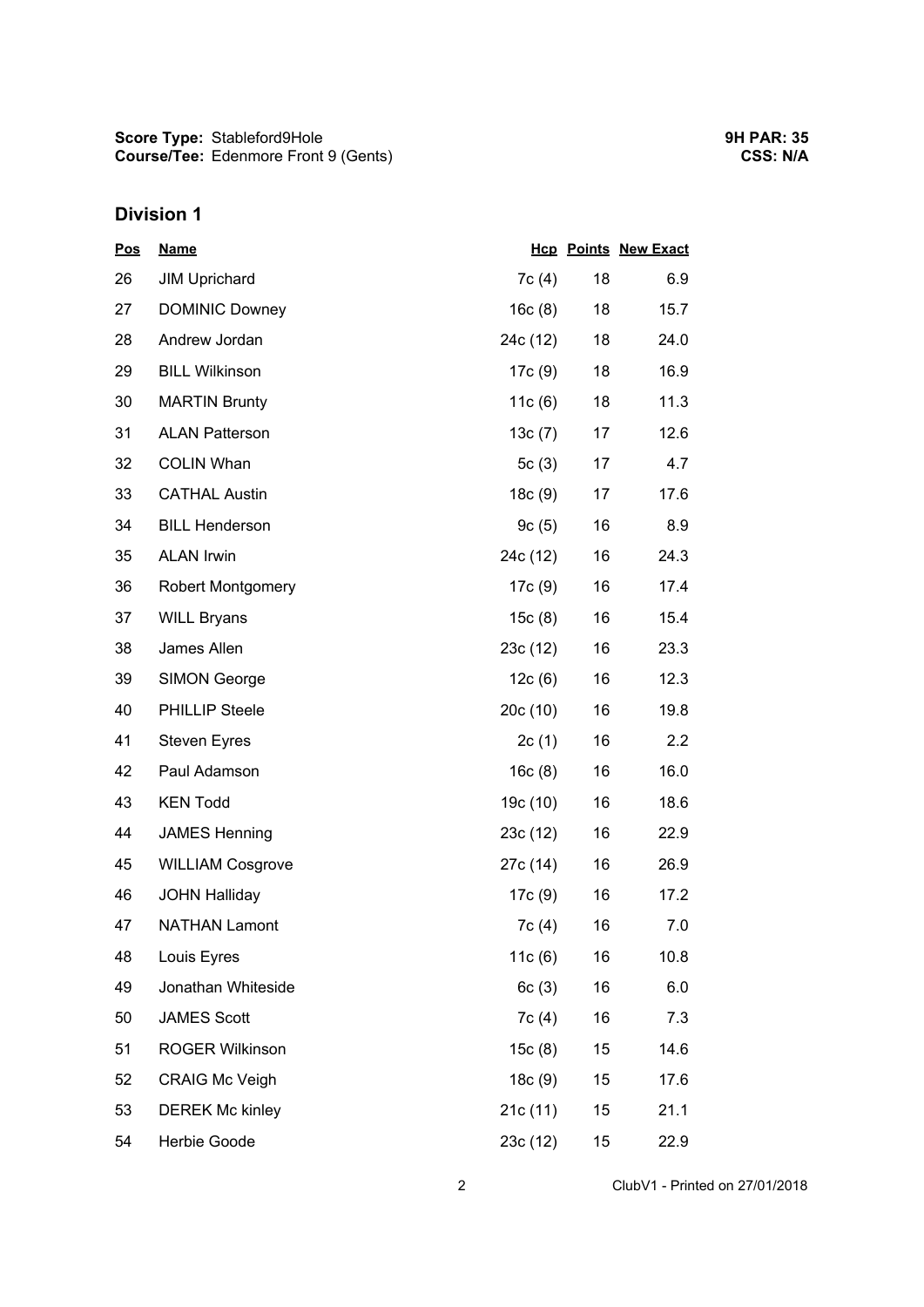**Score Type: Course/Tee:** Stableford9Hole Edenmore Front 9 (Gents)

## **Division 1**

| <b>Pos</b> | <b>Name</b>             |           |                  | <b>Hcp Points New Exact</b> |
|------------|-------------------------|-----------|------------------|-----------------------------|
| 55         | PETER WHITESIDE         | 14 $c(7)$ | 15               | 13.8                        |
| 56         | <b>STEPHEN Cocker</b>   | 14c (7)   | 15 <sub>15</sub> | 13.5                        |
| 57         | <b>KEVIN Kelly</b>      | 26c(13)   | 15               | 25.5                        |
| 58         | <b>PAUL Patterson</b>   | 9c(5)     | 15               | 9.3                         |
| 59         | PAT Cushnahan           | 19c (10)  | 15               | 19.3                        |
| 60         | <b>JOHN Hinds</b>       | 23c (12)  | 15               | 22.5                        |
| 61         | WILLIAM WHITE           | 13c(7)    | 15               | 13.1                        |
| 62         | <b>PHILLIP Tinsley</b>  | 13c(7)    | 14               | 12.8                        |
| 63         | <b>STUART Cameron</b>   | 13c(7)    | 14               | 12.6                        |
| 64         | <b>MICHAEL Crow</b>     | 19c (10)  | 14               | 19.3                        |
| 65         | Patrick McCann          | 18c (9)   | 14               | 18.0                        |
| 66         | <b>KENNETH Logan</b>    | 17c (9)   | 13               | 17.1                        |
| 67         | <b>PETER Nelson</b>     | 20c(10)   | 13               | 19.9                        |
| 68         | <b>GRAHAM Mc ilroy</b>  | 7c (4)    | 13               | 6.9                         |
| 69         | <b>JOHN Stanage</b>     | 23c(12)   | 13               | 22.7                        |
| 70         | <b>DAVID Donnell</b>    | 27c (14)  | 13               | 27.4                        |
| 71         | <b>AARON Robinson</b>   | 5c(3)     | 13               | 5.2                         |
| 72         | Sean Crawford           | 18c (9)   | 12 <sub>2</sub>  | 17.5                        |
| 73         | DAVID Mc ewen           | 18c(9)    | 12 <sub>2</sub>  | 17.7                        |
| 74         | <b>BRIAN Robinson</b>   | 11 $c(6)$ | 12 <sub>2</sub>  | 10.5                        |
| 75         | <b>Andrew Penny</b>     | 12c(6)    | 12 <sub>2</sub>  | 12.3                        |
| 76         | <b>WILLIAM Robinson</b> | 28c (14)  | 11               | 27.8                        |
| 77         | <b>NEIL Lamont</b>      | 11c(6)    | 11               | 10.9                        |
| 78         | <b>ALAN Wigton</b>      | 28c (14)  | 11               | 28.0                        |
| 79         | <b>RICHARD WARNE</b>    | 28c (14)  | 7                | 28.0                        |
| 80         | <b>HAROLD Gibson</b>    | 28c (14)  | 5                | 28.0                        |
| 81         | <b>AARON Smiley</b>     | 13c(7)    | DQ               | 12.9                        |
| 82         | Stephen Jackson         | 11 $c(6)$ | DQ               | 10.7                        |